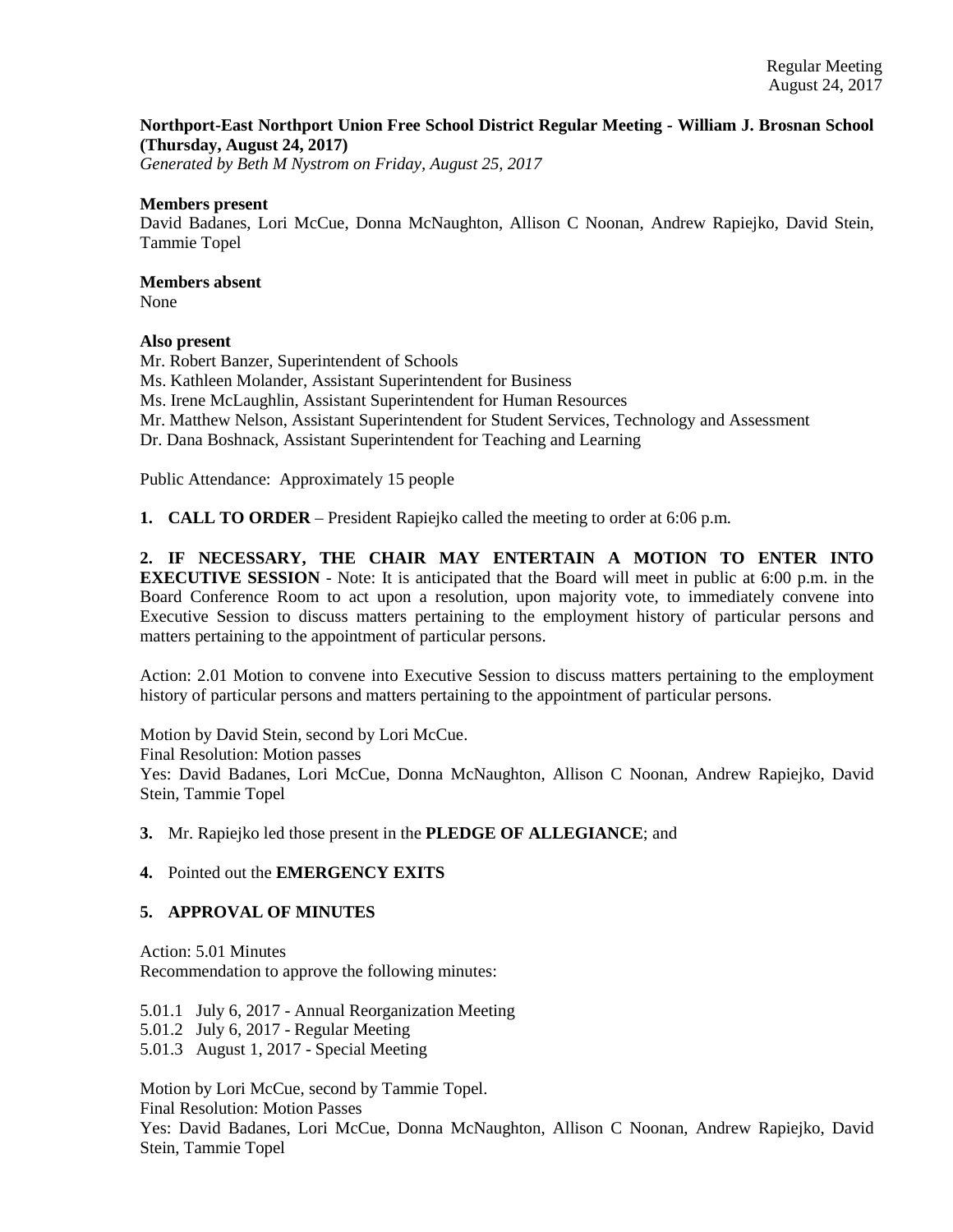## **6. STUDENT AND STAFF RECOGNITION/ANNOUNCEMENTS FROM THE SUPERINTENDENT OF SCHOOLS**

Information: 6.01 Upcoming Meetings

President Rapiejko announced the upcoming meetings of September 14<sup>th</sup>, September 28<sup>th</sup>, October 11<sup>th</sup> and October  $26<sup>th</sup>$ .

Superintendent Banzer stated that the District had successful summer music and extended year programs. The Tiger Marching Band did a phenomenal job at band camp and the varsity sports programs are underway.

Mr. Banzer stated at the enrollment at the elementary level was monitored throughout the summer and due to increased enrollment sections were added at Dickinson Avenue in Grade 1, Fifth Avenue in Grade 4, and Norwood Avenue in Grade 5.

President Rapiejko read a statement to the community stating that the Board of Education, like the rest of the community, was dismayed to hear about the events that transpired at Northport Middle School K-wing. At the community forum, the Superintendent expressed concern about health and safety and articulated his disappointment in the event, which also is the sentiment of the Board. The Board recognizes the need to make structural upgrades and the current and future needs of the maintenance of buildings. The Board has consistently prioritized the maintenance of buildings and grounds. The Board is in full agreement to perform a complete investigation of the events that took place in the K-wing at Northport Middle School and the complaints going back to 2011. The process can be cumbersome and lengthy and may have proved frustrating but it is necessary to gather factual information to provide details to the Board and the community. An evaluation of the actions and procedures will be performed so effective systemic changes can be put in place and accountability be determined. The Superintendent stated at the community forum that changes need to be made to establish proper internal procedures and the Board and Administration are committed to being proactive.

Mr. Banzer stated that additional indoor air quality testing was performed at Northport Middle School by J.C. Broderick. Mr. Ed McGuire from J.C. Broderick stated that the testing performed followed the work plan approved by the State Health Department. The sampling performed did not identify any hazardous concentrations of VOC parameters in any of the sampled locations. Four parameters exceeded in the  $95<sup>th</sup>$ percentile of Table C1 of the NYSDOH VVI: Dichlorodifluoromethane (Freon 12) previously detected in the first round of testing at 210 has decreased to 130. This parameter is a refrigerant utilized in products such as air conditions and refrigerators. The refrigerator which was previously identified within this space was removed prior to the sampling. No other sources of this parameter were identified within this space. Methyl Methacrylate and Styrene which are common parameters in many plastics, including thermoplastics such as print toners as well as acrylic polymers found in latex paint. Specific sources of these classes of compounds observed in the warehouse were Sherwin Williams Harmony Interior Acrylic Latex Paint and SC Johnson Soft Care Antiseptic Skin Cleaners. All concentrations inside the school were near or below the concentrations reported in the sample collected from the exterior of K-wing. Tetrahydrofuran which is typically associated with PVC adhesives. The likely source of this parameter is attributed to the ambient air, which reported concentrations greater than the concentrations reported within the space. It should be noted that no specific product sources on the exterior of the building were observed. Tetrachlorothylene which is typically associated with industrial solvents, such as dry-cleaning chemicals. No specific source of these parameters was identified within the sampled spaces. Mr. McGuire stated that is should be noted that concentrations of 1,2,4-Trimethylbenzene, 1,3,4- Trimethylbenzene, 2-Butanone, and p- & m- Xylenes did not exceed the 95% percentile of Table C1. These were the parameters previously identified in the April 27, 2017 sampling by Enviroscience Consultants, Inc. Mr. McGuire stated that you can expect certain fluctuations and cannot tie certain products in inventory. Mr. McGuire stated that the recommendation going forward is to not occupy K-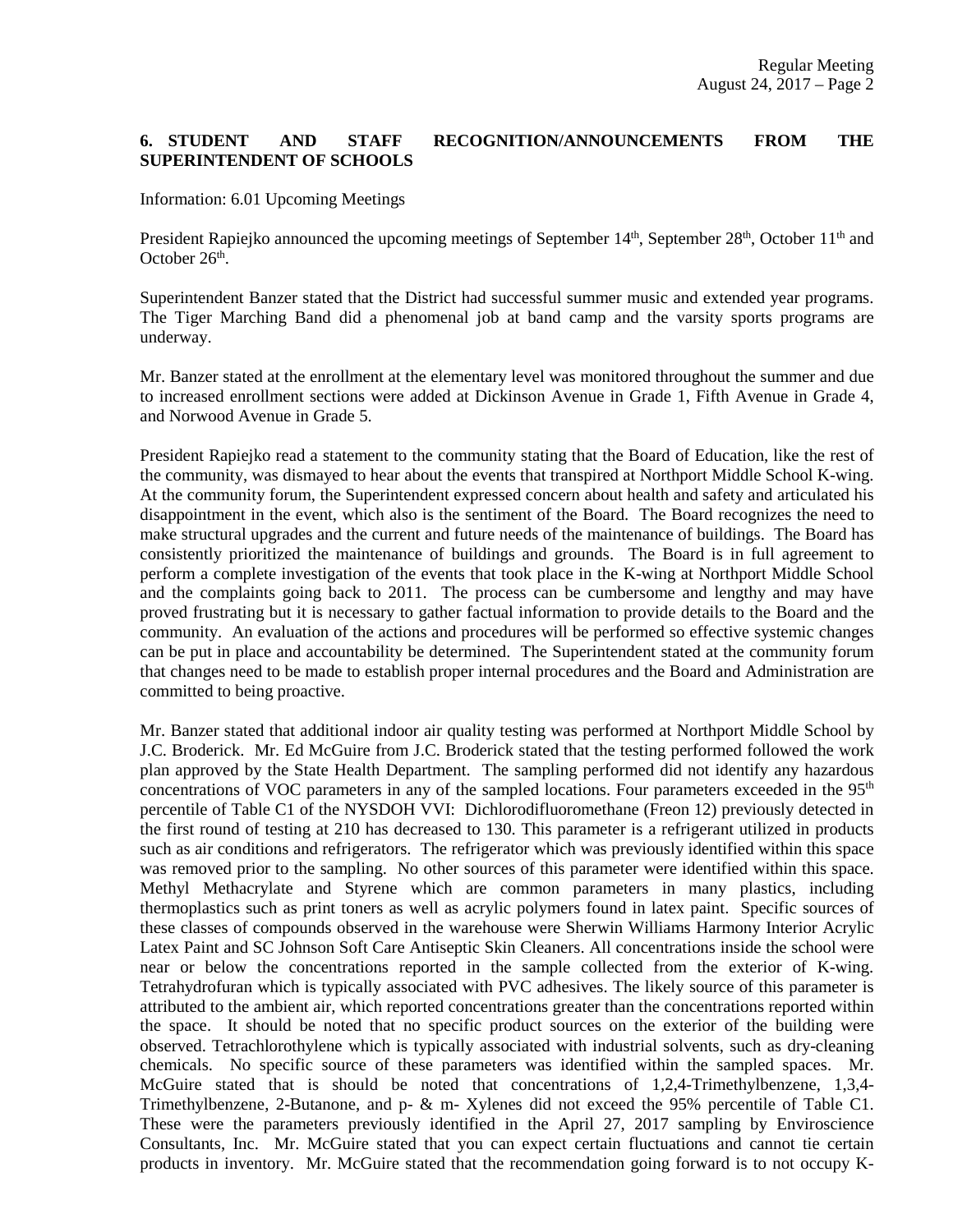wing and to review options for use and design and the District and design team should consider potential ways to minimize VOCs.

Mr. Banzer stated that the results of the water testing in K-wing showed that the water quality meets the drinking water standards except for iron, which was slightly above drinking water standards. The event that occurred in K-wing does not appear to have affected the water quality in the building. The metal levels testing meet drinking water standards including lead.

Mr. Banzer stated that District will implement the EPA's indoor air quality tools for schools model and is focused on preventing, minimizing, and addressing indoor air quality issues collaboratively and comprehensively. The District's website now has a custodial request form on every page where people are given an opportunity to express their concerns. Mr. Banzer stated that if parents have concerns about their child's health they should take them to a doctor.

There was a discussing regarding State Health Department guidelines, CDC guidelines, chemicals tested, custodial forms, Tools for Schools, hoses used at Northport Middle School, carbon monoxide detectors in schools, a longitudinal study, complaints of odors, and sampled collected.

**7. COMMUNICATIONS** - Please Note: This is the opportunity for persons who had written letters to the Board to speak to the Board regarding the issues raised in their communications. Speakers are asked to keep their comments brief, and to speak no longer than 5 minutes.

**8. PUBLIC COMMENT/PARTICIPATION** - Please Note: Community members are invited to share their questions, comments, or concerns with the School Board. When speaking, citizens should state their name and address for the record and limit their presentation to 5 minutes. Where possible, the Board will answer factual questions immediately. A written response may be provided when information is not available. If a response would involve discussion of Board Policy or decisions which might be of interest to citizens not present at the meeting, the Board may place the item on a future meeting agenda.

| Name<br>Nancy Mansour<br>Parent    | Comment<br>Ms. Mansour as not present during public comment. Submitted form stating<br>concerns about health and safety of students and staff at Northport Middle School<br>and all District buildings.               |
|------------------------------------|-----------------------------------------------------------------------------------------------------------------------------------------------------------------------------------------------------------------------|
| Shawne Albero<br>Parent            | Read a letter to Board regarding the accountability of staff regarding proper<br>maintenance of buildings and grounds and the Board's plans to improve oversight<br>of facilities.                                    |
| <b>Edward Thompson</b><br>Resident | Stated that he applauds the work that is being done proactively and asked the<br>Board to revisit his request for a longitudinal study.                                                                               |
| Tara Mackey<br>Parent              | Asked the Board to consider evaluating the entire Northport Middle School<br>building for mold, plumbing, odors, vents and ducts, flooding, moving bus depot<br>and provide a full list of what was in the warehouse. |
| Aaron Howell<br>Resident           | Mr. Howell was not present during public comment. Submitted a form asking how<br>the District deals with diversity education.                                                                                         |
| Regina Pisacani<br>Parent          | Ms. Pisacani was not present during public comment. Submitted form asking if<br>the District has moved forward in investigating a longitudinal study regarding K<br>wing students and staff.                          |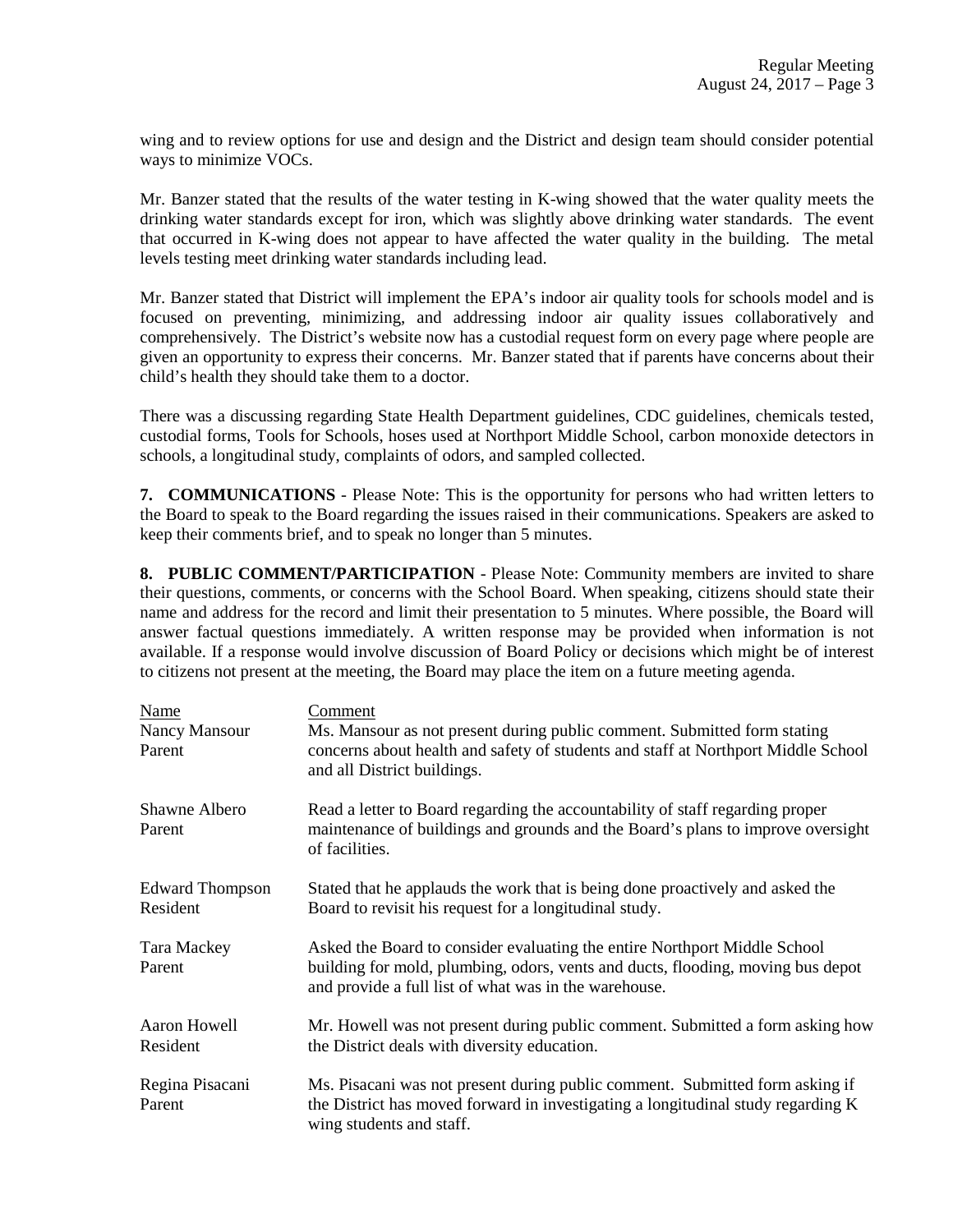Louise Ko Commended the work being done to investigate the issues at Northport Middle Parent School. Asked who is being held accountable for the broader issue of negligence and incompetence.

#### **9. SPECIAL REPORTS**

#### **10. SUPERINTENDENT'S REPORT, GENERAL - FOR BOARD ACTION**

Action: 10.01 Personnel Actions Report Recommendation to approve the attached Personnel Actions Report

President Rapiejko announced the retirement of Deborah Culbert, Teaching Assistant.

Motion by Donna McNaughton, second by Tammie Topel. Final Resolution: Motion Passes Yes: David Badanes, Lori McCue, Donna McNaughton, Allison C Noonan, Andrew Rapiejko, David Stein, Tammie Topel

Action: 10.02 Schedule J - Committee on Special Education Recommendation to approve Schedule J - Committee on Special Education

Motion by Donna McNaughton, second by Tammie Topel. Final Resolution: Motion Passes Yes: David Badanes, Lori McCue, Donna McNaughton, Allison C Noonan, Andrew Rapiejko, David Stein, Tammie Topel

Action: 10.03 APPR Resolution Recommendation to approve the following resolution:

"WHEREAS, the Northport-East Northport Union Free School District submitted its Annual Professional Performance Review ("APPR") Plan to the Commissioner of Education for review for the 2017-2018 school year, in accordance with Education Law Section 3012-d and 8 N.Y.C.R.R. 30-3;

NOW, THEREFORE, BE IT RESOLVED, that the Board of Education hereby ratifies the submission of the District's APPR Plan and the execution of said plan by the Superintendent and Board of Education President; and

BE IT FURTHER RESOLVED, that the Board of Education hereby adopts the submitted APPR Plan as the District's Section 3012-d APPR plan for classroom teachers and principals, commencing with the 2017-2018 school year"

Motion by Donna McNaughton, second by Tammie Topel. Final Resolution: Motion Passes Yes: David Badanes, Lori McCue, Donna McNaughton, Allison C Noonan, Andrew Rapiejko, David Stein, Tammie Topel

### **11. SUPERINTENDENT'S REPORT, FINANCIAL - FOR BOARD ACTION**

Action: 11.01 BIDS Recommendation to take specified action on the following BIDS: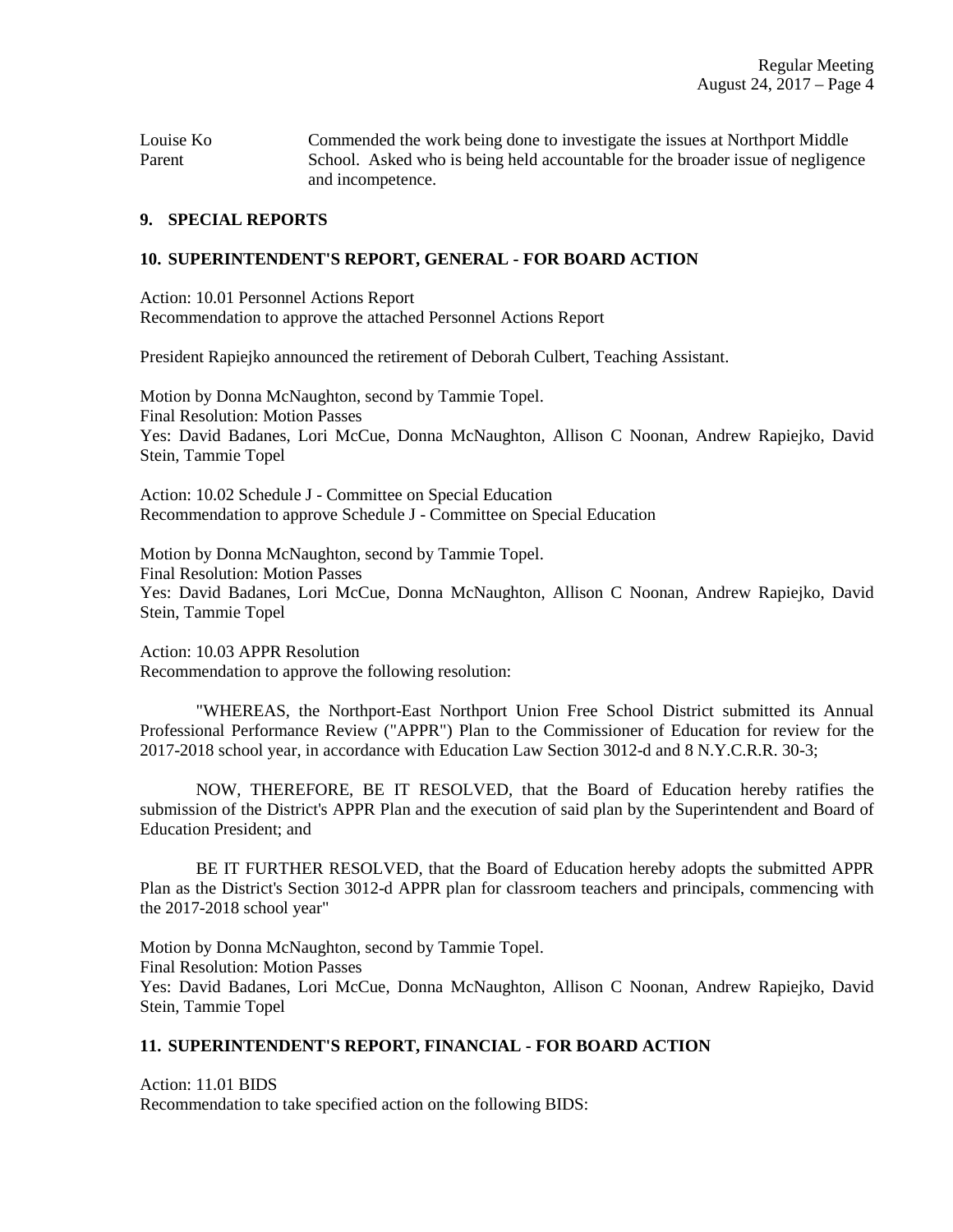LONG ISLAND FOOD SERVICE DIRECTOR'S ASSOCIATION COOPERATIVE:

- 11.01.1 AWARD: Dairy
- 11.01.2 AWARD: Frozen Foods
- 11.01.3 AWARD: Grocery
- 11.01.4 AWARD: Meat
- 11.01.5 AWARD: Direct Diversion
- 11.01.6 AWARD: Ice Cream
- 11.01.7 AWARD: Drinks
- 11.01.8 AWARD: Paper Goods-Disposables
- 11.01.9 AWARD: Smart Snacks
- 11.01.10 AWARD: Snacks-Non-Compliant
- 11.01.11 AWARD: Bread
- 11.01.12 AWARD: Bagels
- 11.01.13 AWARD: Small Wares
- 11.01.14 AWARD: Large Equipment

#### TRANSPORTATION

- 11.01.15 AWARD: Transportation for district students with disabilities and district students attending out-of-district schools
- 11.01.16 AWARD: Transportation for district students with disabilities and district students attending out-of-district schools

Motion by Lori McCue, second by Allison C Noonan.

Final Resolution: Motion Passes

Yes: David Badanes, Lori McCue, Donna McNaughton, Allison C Noonan, Andrew Rapiejko, David Stein, Tammie Topel

Action: 11.02 Surplus Equipment

Recommendation to declare the following selected equipment as surplus and approve disposal in accordance with Board policy: Baby Grand Piano

Motion by Lori McCue, second by Allison C Noonan.

Final Resolution: Motion Passes

Yes: David Badanes, Lori McCue, Donna McNaughton, Allison C Noonan, Andrew Rapiejko, David Stein, Tammie Topel

Action: 11.03 Northport High School Scholarship America Award Recommendation to approve the following resolution:

"BE IT RESOLVED, that the Board of Education hereby gratefully accepts the Scholarship America award in the amount of \$1,000 to be used for professional development at Northport High School. This award is the result of a matching scholarship received by one of our graduating High School seniors.

BE IT RESOLVED, that the Board of Education hereby approves an increase in the revenue code A2705 of the 2017-2018 budget by \$1,000 in Code A2020.4010.30.2803, with the understanding that this increase in revenue is the result of the Scholarship America Award"

Motion by Lori McCue, second by Allison C Noonan.

Final Resolution: Motion Passes

Yes: David Badanes, Lori McCue, Donna McNaughton, Allison C Noonan, Andrew Rapiejko, David Stein, Tammie Topel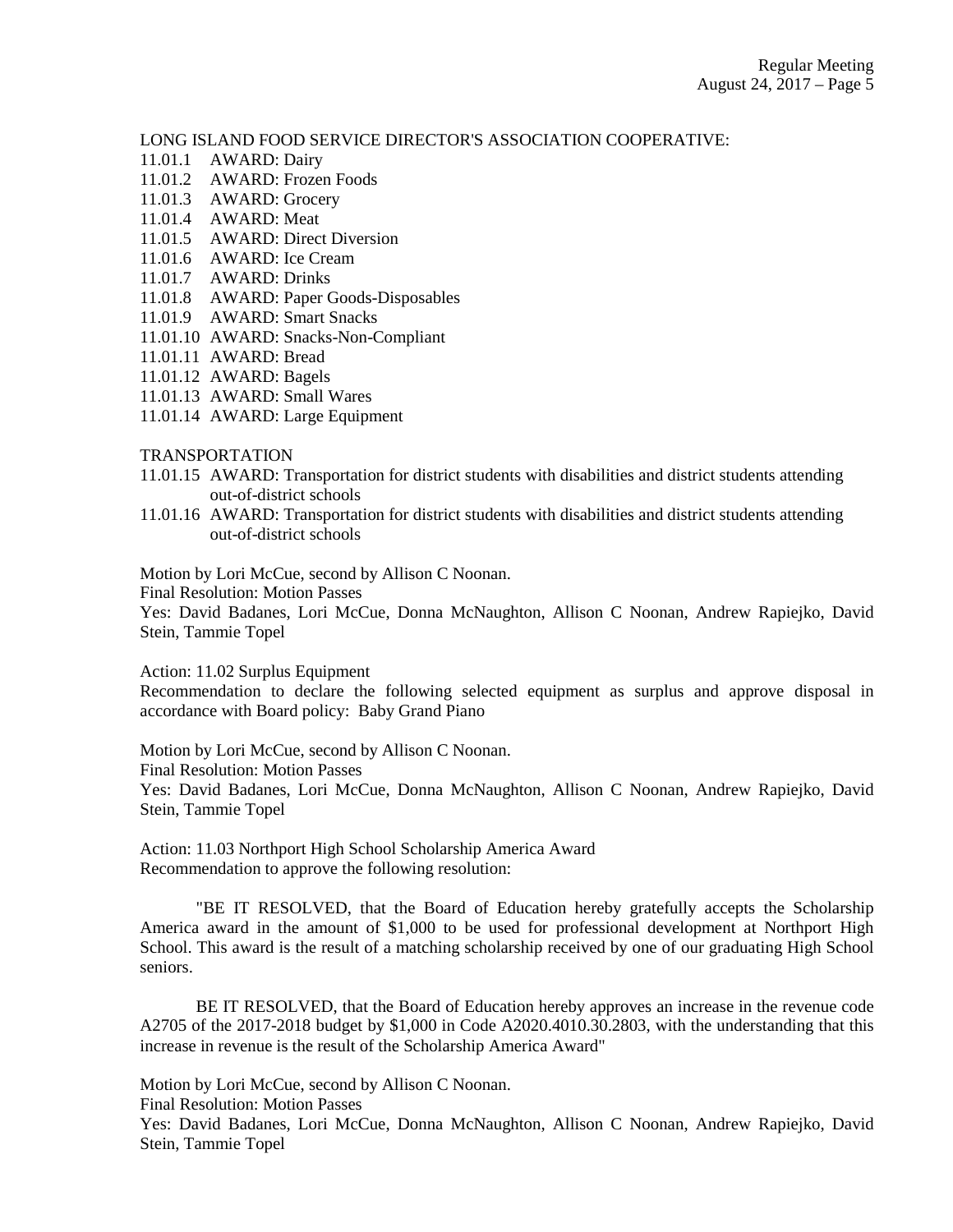Action: 11.04 Stop & Shop A+ School Rewards Program - Bellerose Avenue School Recommendation to approve the following resolution:

"RESOLVED, that the Board of Education accept the donation of \$701.61 toward the purchase of classroom supplies for Bellerose Avenue Elementary School and increase the 2017-2018 budget code A2110.5030.17.0200 by \$701.61 for this purpose.

RESOLVED, that the Board of Education hereby approves an increase in the revenue code A2705 of the 2017-2018 budget by \$701.61 with the understanding that this increase in revenue is the result of the Bellerose Avenue Elementary School participation in the Stop and Shop A+ School Rewards Program"

Motion by Lori McCue, second by Allison C Noonan. Final Resolution: Motion Passes Yes: David Badanes, Lori McCue, Donna McNaughton, Allison C Noonan, Andrew Rapiejko, David Stein, Tammie Topel

Action: 11.05 Stop & Shop A+ School Rewards - Pulaski Road School Recommendation to approve the following resolution:

"RESOLVED, that the Board of Education accept the donation of \$793.57 toward the purchase of classroom supplies for Pulaski Road School and increase the 2017-2018 budget code A2110.5030.16.0200 by \$793.57 for this purpose.

RESOLVED, that the Board of Education hereby approves an increase in the revenue code A2705 of the 2017-2018 budget by \$793.57 with the understanding that this increase in revenue is the result of the Pulaski Road School participation in the Stop and Shop A+ School Rewards Program"

Motion by Lori McCue, second by Allison C Noonan.

Final Resolution: Motion Passes

Yes: David Badanes, Lori McCue, Donna McNaughton, Allison C Noonan, Andrew Rapiejko, David Stein, Tammie Topel

Action: 11.06 Stop & Shop A+ School Rewards Program - Ocean Avenue Elementary School Recommendation to approve the following resolution:

"RESOLVED, that the Board of Education accept the donation of \$694.47 toward the purchase of classroom supplies for Ocean Avenue Elementary School and increase the 2017-2018 budget code A2110.5030.15.0200 by \$694.47 for this purpose.

RESOLVED, that the Board of Education hereby approves an increase in the revenue code A2705 of the 2017-2018 budget by \$694.47 with the understanding that this increase in revenue is the result of the Ocean Avenue Elementary School participation in the Stop and Shop A+ School Rewards Program"

Motion by Lori McCue, second by Allison C Noonan.

Final Resolution: Motion Passes

Yes: David Badanes, Lori McCue, Donna McNaughton, Allison C Noonan, Andrew Rapiejko, David Stein, Tammie Topel

Action: 11.07 Nassau-Suffolk School Boards Association Recommendation to approve the Nassau-Suffolk School Boards Association, Inc. 2017-2018 Annual Membership Dues in the amount of \$3,900

Motion by Lori McCue, second by Allison C Noonan.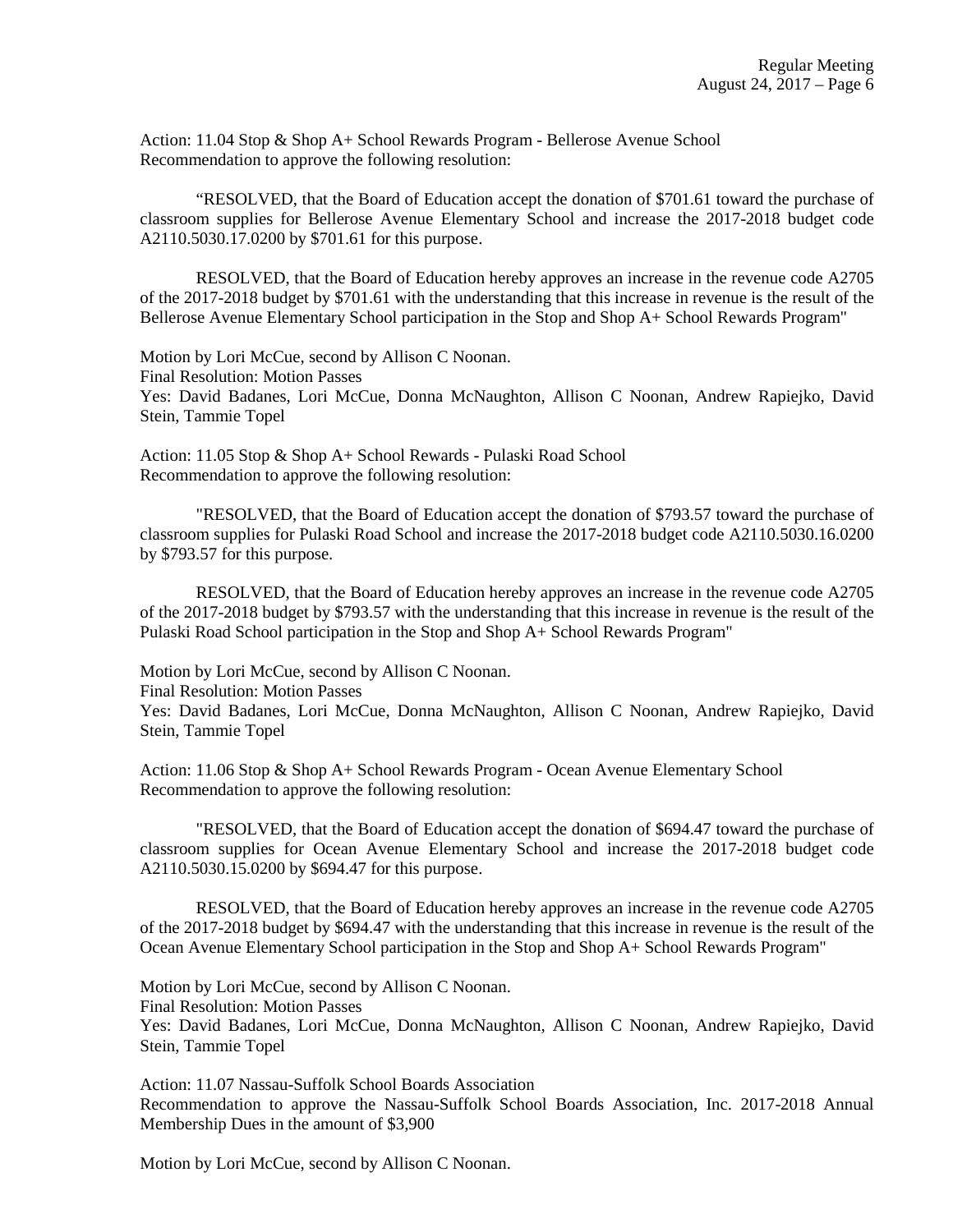Final Resolution: Motion Passes

Yes: David Badanes, Lori McCue, Donna McNaughton, Allison C Noonan, Andrew Rapiejko, David Stein, Tammie Topel

Action: 11.08 Music Theatre International Recommendation to approve a Production Contract between the Northport-East Northport Union Free School District and Music Theatre International (OAS)

Motion by Lori McCue, second by Allison C Noonan. Final Resolution: Motion Passes Yes: David Badanes, Lori McCue, Donna McNaughton, Allison C Noonan, Andrew Rapiejko, David Stein, Tammie Topel

Action: 11.09 Munistat Services, Inc.

Recommendation to approve a Municipal Advisor Services Agreement between the Northport-East Northport Union Free School District and Munistat Services, Inc. for services relative to the issuance of the District's Tax Anticipation Notes and the preparation and filing of the District's Statement of Financial and Operating Information

Motion by Lori McCue, second by Allison C Noonan.

Final Resolution: Motion Passes

Yes: David Badanes, Lori McCue, Donna McNaughton, Allison C Noonan, Andrew Rapiejko, David Stein, Tammie Topel

Action: 11.10 Western Suffolk BOCES Recommendation to approve Contract for Services for the 2017-2018 Fiscal Year between the Northport-East Northport Union Free School District and Western Suffolk BOCES

Motion by Lori McCue, second by Allison C Noonan. Final Resolution: Motion Passes Yes: David Badanes, Lori McCue, Donna McNaughton, Allison C Noonan, Andrew Rapiejko, David Stein, Tammie Topel

Action: 11.11 South Country Central School District Recommendation to approve a 2017-2018 Agreement between the Northport-East Northport Union Free School District and South Country Central School District (Spec. Ed.)

Motion by Lori McCue, second by Allison C Noonan. Final Resolution: Motion Passes Yes: David Badanes, Lori McCue, Donna McNaughton, Allison C Noonan, Andrew Rapiejko, David Stein, Tammie Topel

Action: 11.12 Long Island Developmental Consulting, Inc. Recommendation to approve a 2017-2018 Agreement between the Northport-East Northport Union Free School District and Long Island Developmental Consulting, Inc. (Spec. Ed.)

Motion by Lori McCue, second by Allison C Noonan. Final Resolution: Motion Passes Yes: David Badanes, Lori McCue, Donna McNaughton, Allison C Noonan, Andrew Rapiejko, David Stein, Tammie Topel

Action: 11.13 The Long Island Home d/b/a South Oaks Hospital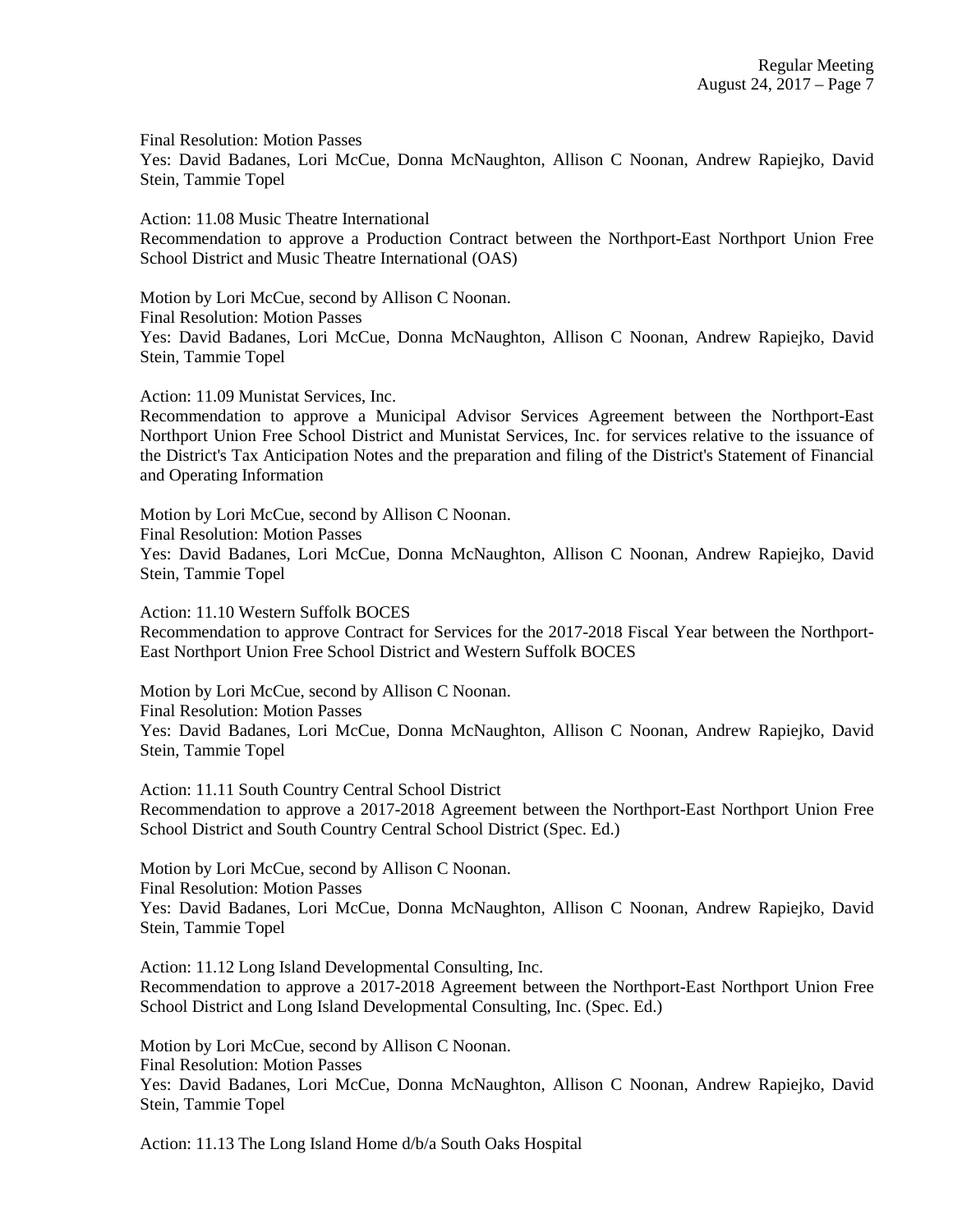Recommendation to approve a 2017-2018 Agreement between the Northport-East Northport Union Free School District and The Long Island Home d/b/a South Oaks Hospital (Spec. Ed.)

Motion by Lori McCue, second by Allison C Noonan. Final Resolution: Motion Passes Yes: David Badanes, Lori McCue, Donna McNaughton, Allison C Noonan, Andrew Rapiejko, David Stein, Tammie Topel

Action: 11.14 Mill Neck Interpreter Service Recommendation to approve a 2017-2018 Agreement between the Northport-East Northport Union Free School District and Mill Neck Interpreter Service (Spec. Ed.)

Motion by Lori McCue, second by Allison C Noonan. Final Resolution: Motion Passes Yes: David Badanes, Lori McCue, Donna McNaughton, Allison C Noonan, Andrew Rapiejko, David Stein, Tammie Topel

Action: 11.15 George Wurzer Recommendation to approve a 2017-2018 Agreement between the Northport-East Northport Union Free School District and George Wurzer (Spec. Ed.)

Motion by Lori McCue, second by Allison C Noonan. Final Resolution: Motion Passes Yes: David Badanes, Lori McCue, Donna McNaughton, Allison C Noonan, Andrew Rapiejko, David Stein, Tammie Topel

Action: 11.16 Dr. Edward Petrosky Recommendation to approve a 2017-2018 Agreement between the Northport-East Northport Union Free School District and Dr. Edward Petrosky (Spec. Ed.)

Motion by Lori McCue, second by Allison C Noonan. Final Resolution: Motion Passes Yes: David Badanes, Lori McCue, Donna McNaughton, Allison C Noonan, Andrew Rapiejko, David Stein, Tammie Topel

Action: 11.17 JBP Speech Inc. Recommendation to approve a 2017-2018 Agreement between the Northport-East Northport Union Free School District and JBP Speech, Inc. (Spec. Ed.)

Motion by Lori McCue, second by Allison C Noonan. Final Resolution: Motion Passes Yes: David Badanes, Lori McCue, Donna McNaughton, Allison C Noonan, Andrew Rapiejko, David Stein, Tammie Topel

Action: 11.18 Horizon Healthcare Staffing

Recommendation to approve 2017-2018 Agreements between the Northport-East Northport Union Free School District and Horizon Healthcare Staffing for Occupational Therapist, Physical Therapist, Speech Therapist and Nursing Services (Spec. Ed.)

Motion by Lori McCue, second by Allison C Noonan. Final Resolution: Motion Passes

Yes: David Badanes, Lori McCue, Donna McNaughton, Allison C Noonan, Andrew Rapiejko, David Stein, Tammie Topel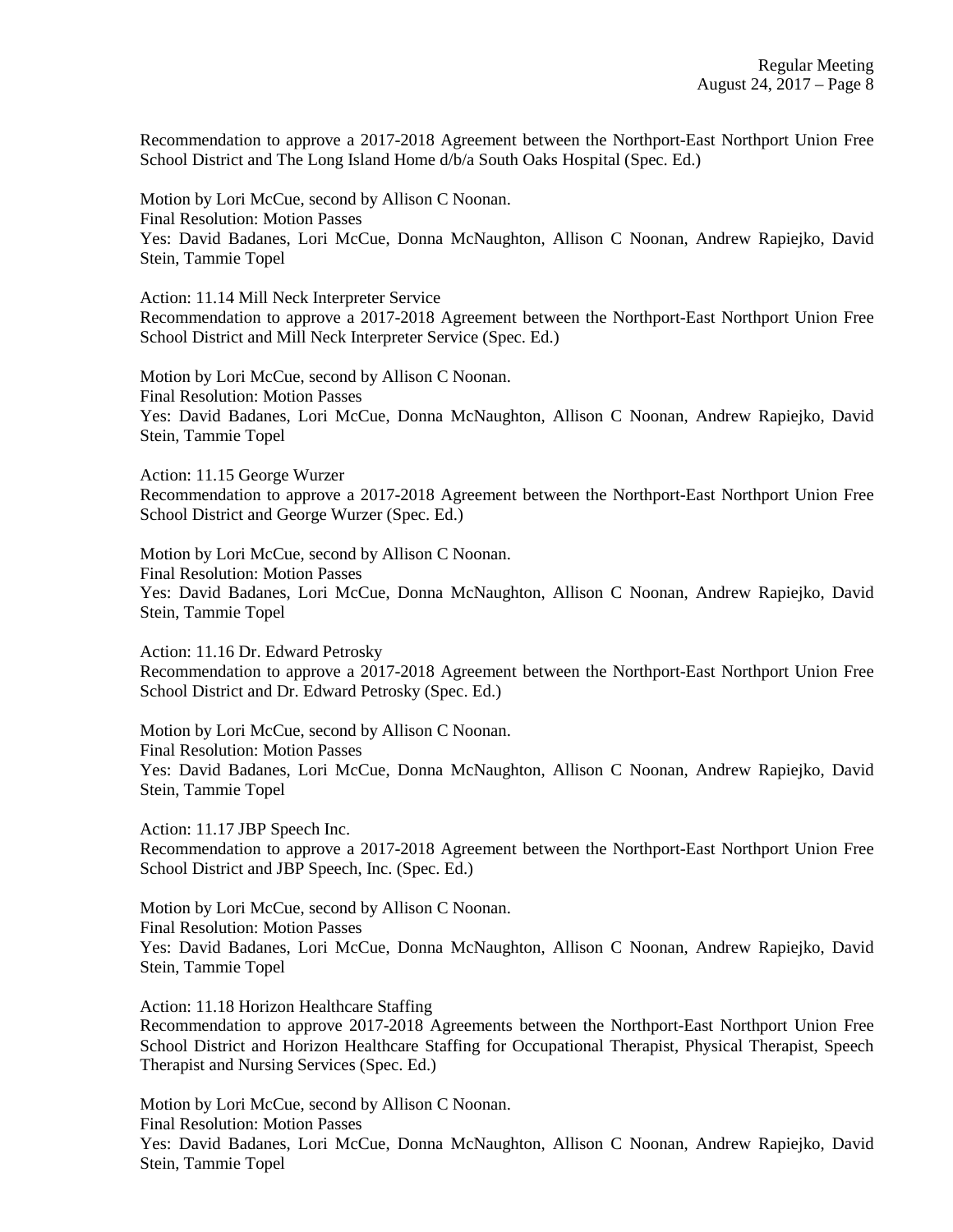Action: 11.19 Mount Alvernia

Recommendation to approve a Rider to Agreement between the Northport-East Northport Union Free School District and Mount Alvernia (NHS)

Motion by Lori McCue, second by Allison C Noonan. Final Resolution: Motion Passes Yes: David Badanes, Lori McCue, Donna McNaughton, Allison C Noonan, Andrew Rapiejko, David Stein, Tammie Topel

Action: 11.20 Commack Union Free School District

Recommendation to approve a 2017-2018 Special Education Services Contract between the Northport-East Northport Union Free School District and Commack Union Free School District (Spec. Ed.)

Motion by Lori McCue, second by Allison C Noonan.

Final Resolution: Motion Passes Yes: David Badanes, Lori McCue, Donna McNaughton, Allison C Noonan, Andrew Rapiejko, David

Stein, Tammie Topel

Action: 11.21 Islip Tutoring Service, Inc.

Recommendation to approve 2017-2018 Agreements between the Northport-East Northport Union Free School District and Islip Tutoring Service, Inc. for Speech/Language Therapy, Speech Evaluation, ABA Services and Academic Tutoring (Spec. Ed.)

Motion by Lori McCue, second by Allison C Noonan. Final Resolution: Motion Passes Yes: David Badanes, Lori McCue, Donna McNaughton, Allison C Noonan, Andrew Rapiejko, David

Stein, Tammie Topel

Action: 11.22 Special Education Agreement

Recommendation to approve an Agreement between the Northport-East Northport Union Free School District and parents of a special education student in reference to a due process hearing

Motion by Lori McCue, second by Allison C Noonan. Final Resolution: Motion Passes Yes: David Badanes, Lori McCue, Donna McNaughton, Allison C Noonan, Andrew Rapiejko, David Stein, Tammie Topel

Action: 11.23 David M. Krolikowski, M.A., CCC/LSP Recommendation to approve a 2017-2018 Agreement between the Northport-East Northport Union Free Schools District and David M. Krolikowski, M.A., CCC/LSP (Spec. Ed.)

Motion by Lori McCue, second by Allison C Noonan. Final Resolution: Motion Passes Yes: David Badanes, Lori McCue, Donna McNaughton, Allison C Noonan, Andrew Rapiejko, David Stein, Tammie Topel

Action: 11.24 Hilary Gomes Recommendation to approve a 2017-2018 Agreement between the Northport-East Northport Union Free School District and Hilary Gomes for neuropsychological evaluation services (Spec. Ed.)

Motion by Lori McCue, second by Allison C Noonan. Final Resolution: Motion Passes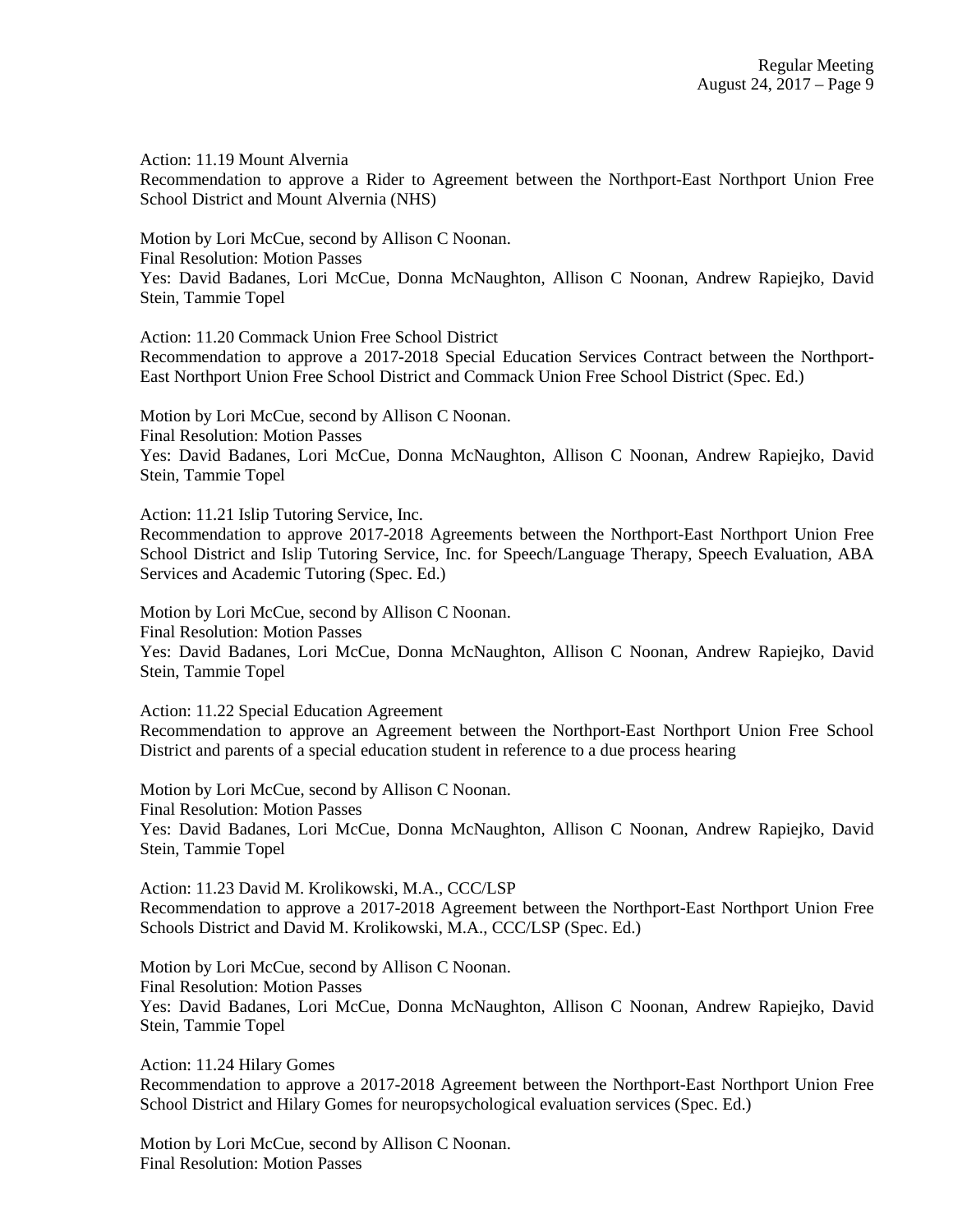Yes: David Badanes, Lori McCue, Donna McNaughton, Allison C Noonan, Andrew Rapiejko, David Stein, Tammie Topel

Action: 11.25 Da Vinci Education & Research LLC Recommendation to approve a 2017-2018 Agreement between the Northport-East Northport Union Free School District and Da Vinci Education & Research LLC for Professional Staff Development (Spec. Ed.)

Motion by Lori McCue, second by Allison C Noonan. Final Resolution: Motion Passes Yes: David Badanes, Lori McCue, Donna McNaughton, Allison C Noonan, Andrew Rapiejko, David Stein, Tammie Topel

Action: 11.26 Global Compliance Network, Inc

Recommendation to approve a Supplementary Education Services Agreement between the Northport-East Northport Union Free School District and Global Compliance Network, Inc for internet based compliance training in the amount of \$1,400 (HR)

Motion by Lori McCue, second by Allison C Noonan.

Final Resolution: Motion Passes

Yes: David Badanes, Lori McCue, Donna McNaughton, Allison C Noonan, Andrew Rapiejko, David Stein, Tammie Topel

Action: 11.27 The Summit School

Recommendation to approve a 2016-2017 Agreement between the Northport-East Northport Union Free School District and The Summit School (Spec. Ed.)

Motion by Lori McCue, second by Allison C Noonan.

Final Resolution: Motion Passes

Yes: David Badanes, Lori McCue, Donna McNaughton, Allison C Noonan, Andrew Rapiejko, David Stein, Tammie Topel

Action: 11.28 Elwood Union Free School District Recommendation to approve a 2017-2018 Agreement between the Northport-East Northport Union Free School District and Elwood Union Free School District (Spec. Ed.)

Motion by Lori McCue, second by Allison C Noonan. Final Resolution: Motion Passes Yes: David Badanes, Lori McCue, Donna McNaughton, Allison C Noonan, Andrew Rapiejko, David Stein, Tammie Topel

Action: 11.29 Lisa Perez Flanagan

Recommendation to approve a 2017-2018 Agreement between the Northport-East Northport Union Free School District and Lisa Perez Flanagan for translation services (Spec. Ed.)

Motion by Lori McCue, second by Allison C Noonan. Final Resolution: Motion Passes Yes: David Badanes, Lori McCue, Donna McNaughton, Allison C Noonan, Andrew Rapiejko, David Stein, Tammie Topel

Action: 11.30 Milestones in Home Care, Inc. Recommendation to approve a 2017-2018 Agreement between the Northport-East Northport Union Free School District and Milestones in Home Care, Inc. (Spec. Ed.)

Motion by Lori McCue, second by Allison C Noonan.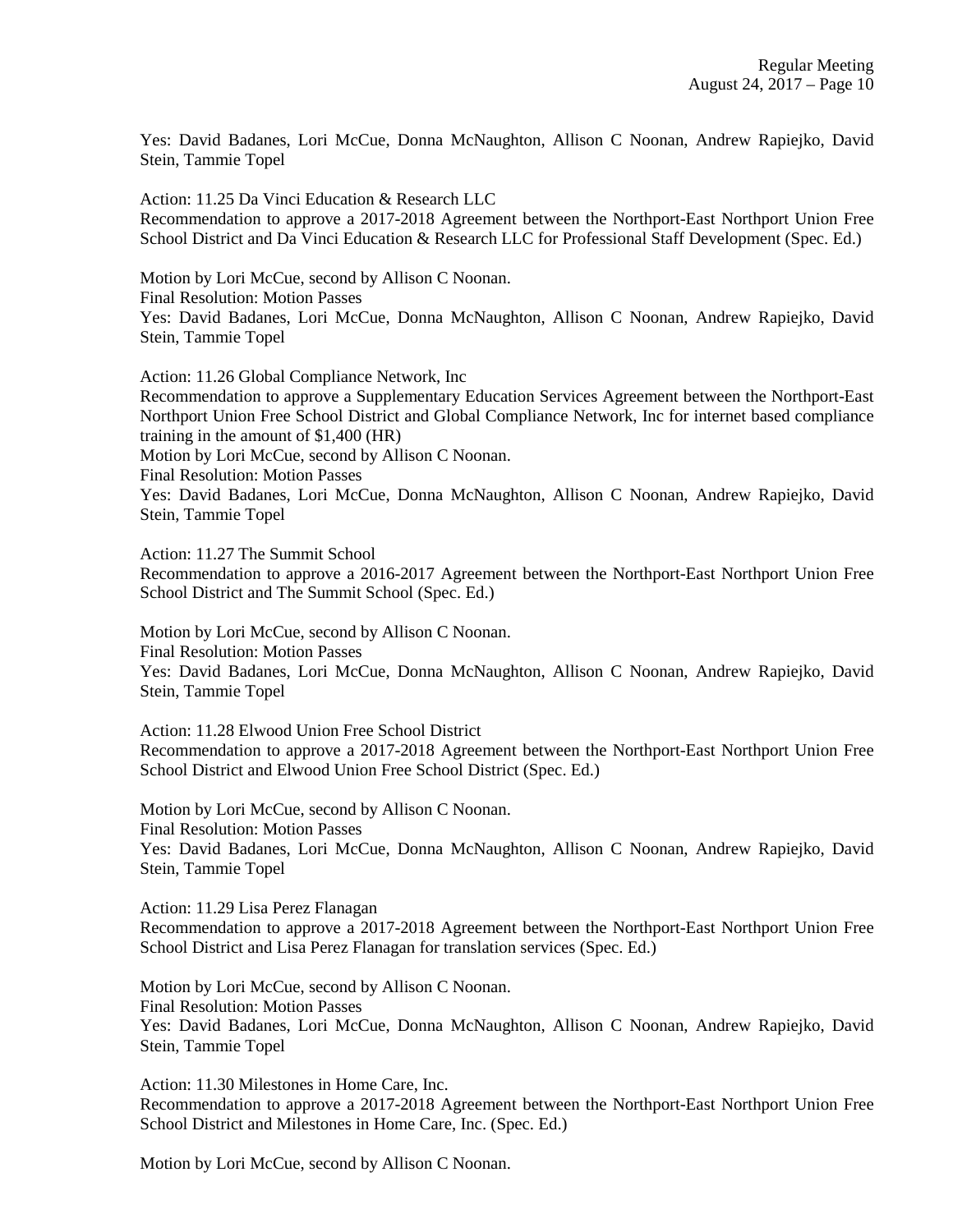Final Resolution: Motion Passes Yes: David Badanes, Lori McCue, Donna McNaughton, Allison C Noonan, Andrew Rapiejko, David Stein, Tammie Topel

Action: 11.31 Bilinguals d/b/a Achieve Beyond Recommendation to approve a 2017-2018 Agreement between the Northport-East Northport Union Free School District and Bilinguals d/b/a Achieve Beyond (Spec. Ed.)

Motion by Lori McCue, second by Allison C Noonan. Final Resolution: Motion Passes Yes: David Badanes, Lori McCue, Donna McNaughton, Allison C Noonan, Andrew Rapiejko, David Stein, Tammie Topel

Action: 11.32 Impartial Hearing Officer Recommendation to approve the following resolution:

"BE IT RESOLVED, that in accordance with Board Policy and State Regulation, the Board of Education approve the appointment of Ms. Mindy Wolman, 221-59 59th Avenue, Second Floor, Oakland Gardens, Bayside, NY 11364 to serve as Impartial Hearing Office for the purpose of conducting an impartial hearing in accord with Policy 4321, Program for Students with Disabilities under IDEA and Article 89"

Motion by Lori McCue, second by Allison C Noonan.

Final Resolution: Motion Passes

Yes: David Badanes, Lori McCue, Donna McNaughton, Allison C Noonan, Andrew Rapiejko, David Stein, Tammie Topel

Action: 11.33 Claims Auditor's Report

Recommendation to approve the Claims Auditor's Report for Warrants and Schedule of Claims for payments dated:

June 2, 2017 (Payroll Trust & Agency Warrant), June 15, 2017 (Accounts Payable Warrant), June 16, 2017 (Payroll Trust & Agency Warrant), June 23, 2017 (Payroll Trust & Agency Warrant), June 30, 2017 (Payroll Trust & Agency Warrant), June 30, 2017 (Accounts Payable Warrant), June 2017 (Claims Audit Report)

Motion by Lori McCue, second by Allison C Noonan.

Final Resolution: Motion Passes

Yes: David Badanes, Lori McCue, Donna McNaughton, Allison C Noonan, Andrew Rapiejko, David Stein, Tammie Topel

Action: 11.34 Claims Auditor's Report - Payroll Audit Recommendation to approve the Claims Auditor's Report - Payroll Audit for the Payroll Distribution/Audit dated June 2, 2017 (ENMS)

Motion by Lori McCue, second by Allison C Noonan. Final Resolution: Motion Passes Yes: David Badanes, Lori McCue, Donna McNaughton, Allison C Noonan, Andrew Rapiejko, David Stein, Tammie Topel

Action: 11.35 School Lunch Profit and Loss Statement Recommendation to approve the School Lunch Profit and Loss Statement for the month ending May 31, 2017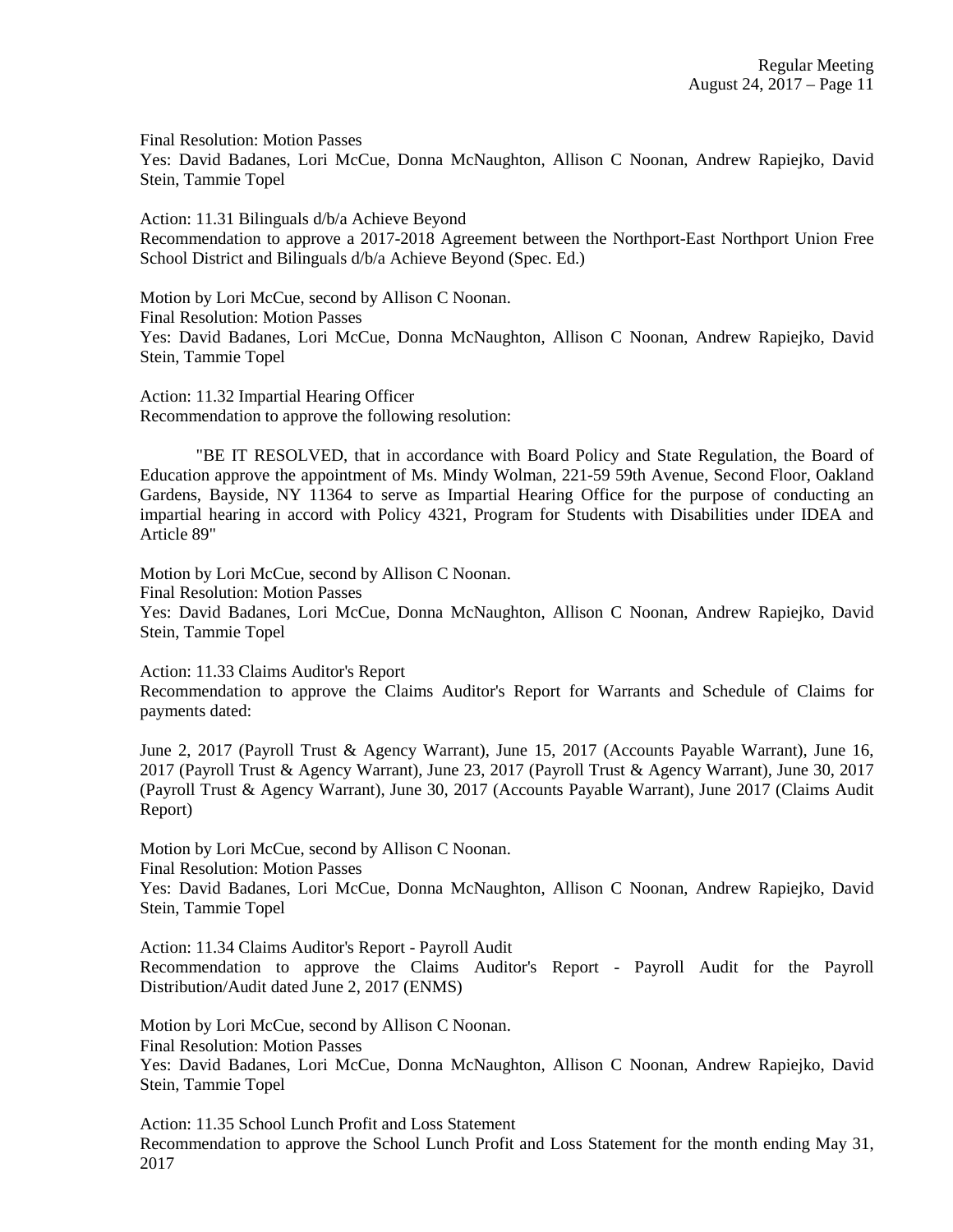Motion by Lori McCue, second by Allison C Noonan. Final Resolution: Motion Passes Yes: David Badanes, Lori McCue, Donna McNaughton, Allison C Noonan, Andrew Rapiejko, David Stein, Tammie Topel

Action: 11.36 School Lunch Prices Recommendation to approve lunch prices for the 2017-2018 school year at \$2.60 for elementary (grades K-5) and \$2.85 for secondary (grades 6-12)

Motion by Lori McCue, second by Allison C Noonan. Final Resolution: Motion Passes Yes: David Badanes, Lori McCue, Donna McNaughton, Allison C Noonan, Andrew Rapiejko, David Stein, Tammie Topel

Action: 11.37 Eagle Scout Donation Recommendation to approve the following resolution:

"WHEREAS, Eagle Scout Daniel Friese has designed and built three wood benches with the help of his fellow Eagle Scouts;

WHEREAS, Daniel Friese has generously offered to donate the three benches and their installation at Bellerose Avenue Elementary School; and

WHEREAS, the School District desires to accept Daniel Friese's donation;

NOW, THEREFORE, BE IT RESOLVED that the School District, without consideration, accepts the gift of three benches and their installation from Eagle Scout Daniel Friese"

Motion by Lori McCue, second by Allison C Noonan. Final Resolution: Motion Passes Yes: David Badanes, Lori McCue, Donna McNaughton, Allison C Noonan, Andrew Rapiejko, David Stein, Tammie Topel

Action: 11.38 Town of Huntington Engineering Study Recommendation to approve the following resolution:

"WHEREAS, the Northport-East Northport Union Free School commenced litigation against Long Island Power Authority, Long Island Lighting Company d/b/a LIPA, and National Grid to enforce promises and representations made concerning the Northport Power Plant property, including the promise not to challenge real property tax assessments on the Northport Power Plant property, which is currently pending before the Honorable Elizabeth H. Emerson in the Supreme Court of Suffolk County, New York; and

WHEREAS, the Town of Huntington, through its legal counsel, Lewis & Greer, P.C., engaged the services of an engineering firm, Hill International Inc., to perform a comprehensive engineering study and valuation of the Northport Power Plant, located at 301 Waterside Avenue, Northport, New York in connection with the tax certiorari proceedings brought by LIPA and National Grid challenging the real property tax assessments of the Northport Power Plant, which are also presently pending before the Honorable Elizabeth H. Emerson in the Supreme Court of Suffolk County, New York; and

WHEREAS, the Town of Huntington requested that the Northport/East Northport School District make a financial contribution towards the engineering study; and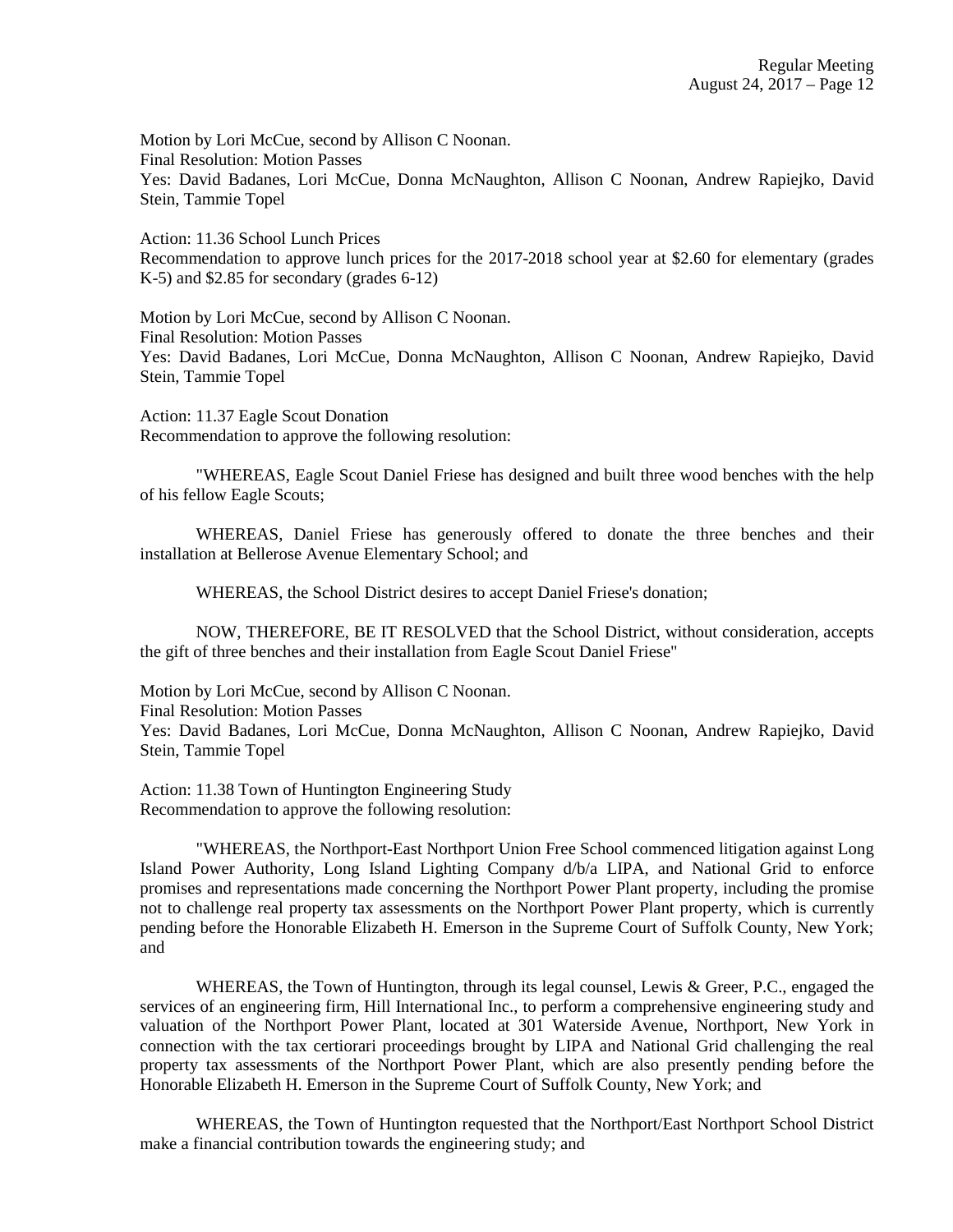WHEREAS, the Northport/East Northport School District has a vested financial interest in the outcome of the tax certiorari proceedings and has worked with the Town in the defense of these actions; and

WHEREAS, the Board of Education has determined that it is in its best interest to contribute to the cost of the comprehensive engineering study and valuation in a sum not to exceed SEVENTY-FIVE THOUSAND DOLLARS (\$75,000.00), or 37.5% of the total cost of the Report, whichever is less, which sum shall be paid to the Town of Huntington within thirty (30) days of the School District receiving a copy of the preliminary Engineering Report issued by Hill International and invoices showing the total cost of the Report;

NOW, THEREFORE, BE IT RESOLVED THAT the Board of Education hereby approves the Intermunicipal Agreement between the School District and the Town of Huntington concerning the comprehensive engineering study and valuation of the Northport Power Plant in the form attached hereto and authorizes the School District contribution in an amount not to exceed SEVENTY-FIVE THOUSAND DOLLARS (\$75,000.00), or 37.5% of the total cost of the Report, whichever is less; and

BE IT FURTHER RESOLVED THAT the Board of Education hereby authorizes the President of the Board of Education to execute the Intermunicipal Agreement between the School District and the Town of Huntington on behalf of the Board of Education.

Motion by Lori McCue, second by Allison C Noonan.

Final Resolution: Motion Passes

Yes: David Badanes, Lori McCue, Donna McNaughton, Allison C Noonan, Andrew Rapiejko, David Stein, Tammie Topel

Action: 11.39 Transfer of General Fund Appropriations Recommendation to approve Transfer of General Fund Appropriations in the 2017-2018 fiscal year

Motion by Lori McCue, second by Allison C Noonan.

Final Resolution: Motion Passes

Yes: David Badanes, Lori McCue, Donna McNaughton, Allison C Noonan, Andrew Rapiejko, David Stein, Tammie Topel

Action: 11.40 Heartland Payment Systems

Recommendation to approve a K-12 Merchant Processing Agreement, Government and Public Education ACH Processing Agreement and Addendum to Government and Public Education ACH Processing Agreement between the Northport-East Northport Union Free School District and Heartland Payment Systems, LLC (School Lunch)

Motion by Lori McCue, second by Allison C Noonan. Final Resolution: Motion Passes Yes: David Badanes, Lori McCue, Donna McNaughton, Allison C Noonan, Andrew Rapiejko, David Stein, Tammie Topel

### **12. SUPERINTENDENT'S REPORT - FOR INFORMATION ONLY**

Information: 12.01 Schedule H - Use of Facilities

Information: 12.02 State Education Department Income Eligibility Guidelines for free and reduced price meals or free milk for the 2017-2018 school year

### **13. UNFINISHED BUSINESS**